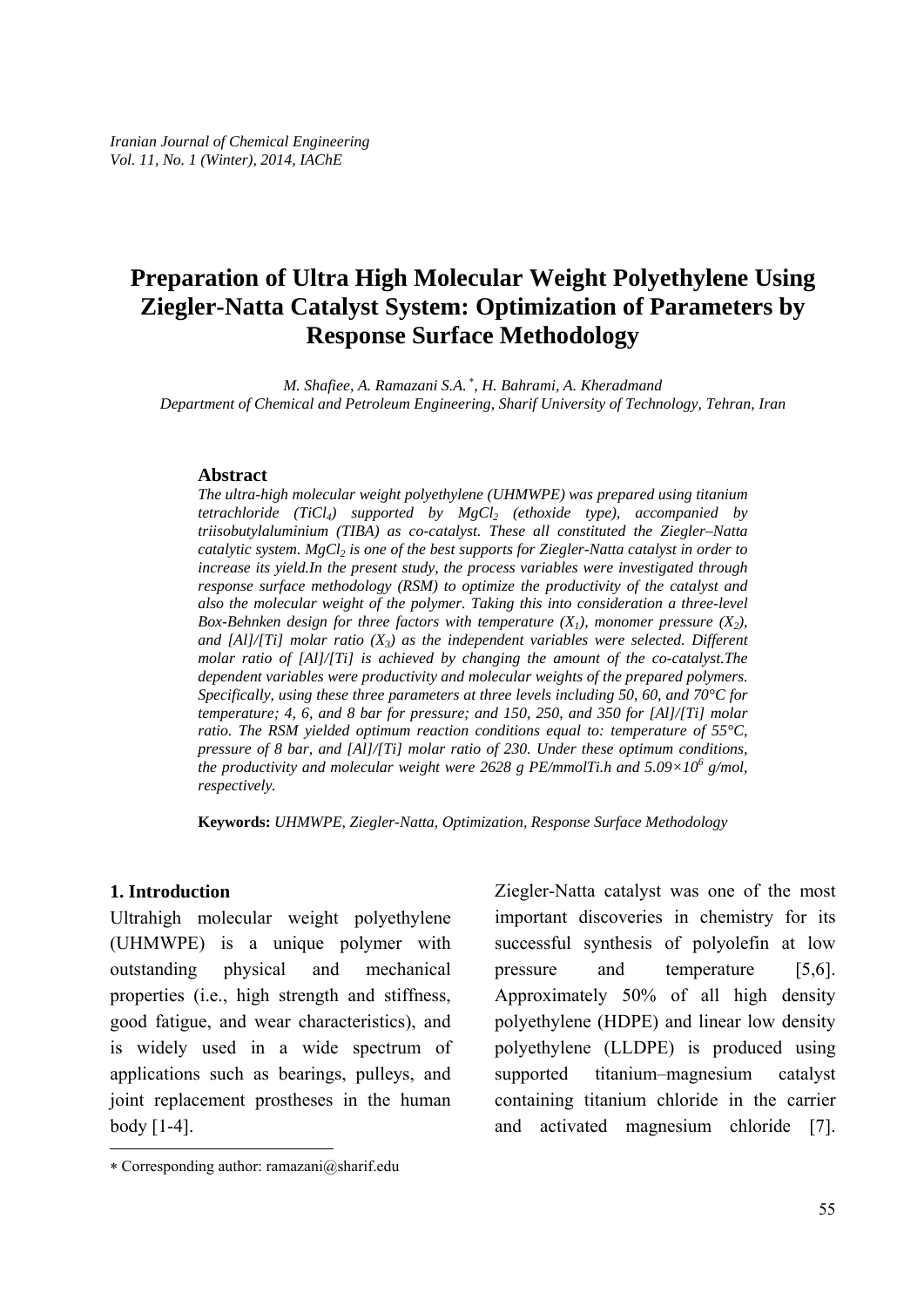Modern production of ultrahigh molecular weight polyethylene (UHMWPE) is based on the use of this method as well [8].

In the polymerization, polymerization method, reaction conditions such as temperature, pressure, type of catalyst, cocatalyst, and chain transfer agent can significantly effect the composition, molecular weight and its distribution, degree of branching and the final structure of the prepared polymer [8-10].

Response surface methodology (RSM) is an effective method for optimization and developing regression equations that describe relations between input parameters and output responses [11]. It is well known that molecular weight has a significant effect on the processability and end-use properties of olefin polymers. Therefore, it was necessary to control the molecular weight of polyolefin to produce various grades suitable for the many end-use applications of polyolefin.In this contribution, optimization of process condition such as temperature, monomer pressure and [Al]/[Ti] molar ratio on productivity, and molecular weight was carried out via Box-Behnkendesign.

## **2. Experimental**

## **2-1. Materials**

Ethylene monomer (industrial-grade) was supplied by Amir Kabir Petrochemical Co. (Mahshahr, Iran) and further purified by passing through molecular sieve columns (4A type having a 4-A pore size). Highpurity argon (≥99.999%) was used to produce an inert atmosphere for the catalytic system preparation as well as the polymerization. Industrial grade n-hexane was supported by Amir Kabir Petrochemical Co. (Mahshahr, Iran) and dried by a sodium benzo-phenole complex (diphenylketyl). Titanium tetrachloride (TiCl4, Riedel-de Haen Chemical Laboratory) was used as the catalyst while Magnesium ethoxide  $(Mg(OEt)_{2}$ , Fluka) and dibutyl phthalate (as an internal donor, Merck) were used for preparation of the catalyst. Triisobutylaluminium (TIBA, Aldrich) was used as the cocatalyst.

## **2-2. Catalyst preparation**

The preparation of catalyst was carried out according to the method developed by our group [2-3,12-13]. Magnesium ethoxide (8 g) was fed into a triple-necked, round-bottom flask which was equipped with a magnetic stirrer and immersed in an oil bath. Two openings of the flask were equipped with gas valves. One was connected to a vacuum pump while the other was connected to the ethylene monomer cylinder; the third opening was sealed with a rubber septum for further chemical injection. Degassing 3 times and backfilling the flask with high-purity argon caused an inert atmosphere to assure a completely inert condition. After that, 150 mL of n-hexane/ toluene (50/50 wt%) was injected into the flask. The temperature gradually increased to 80°C while the flask contents were vigorously stirred. Upon reaching the desired temperature,  $TiCl<sub>4</sub>$  (8) mL) and dibutyl phthalate (2 mL) were injected into the flask and its contents were stirred at constant temperature for 2 h. Finally, after cooling the flask contents down to 50°C, they were washed 10 times with nhexane under an argon atmosphere to assure complete removal of the unreacted residuals from the catalyst complex. At the end, the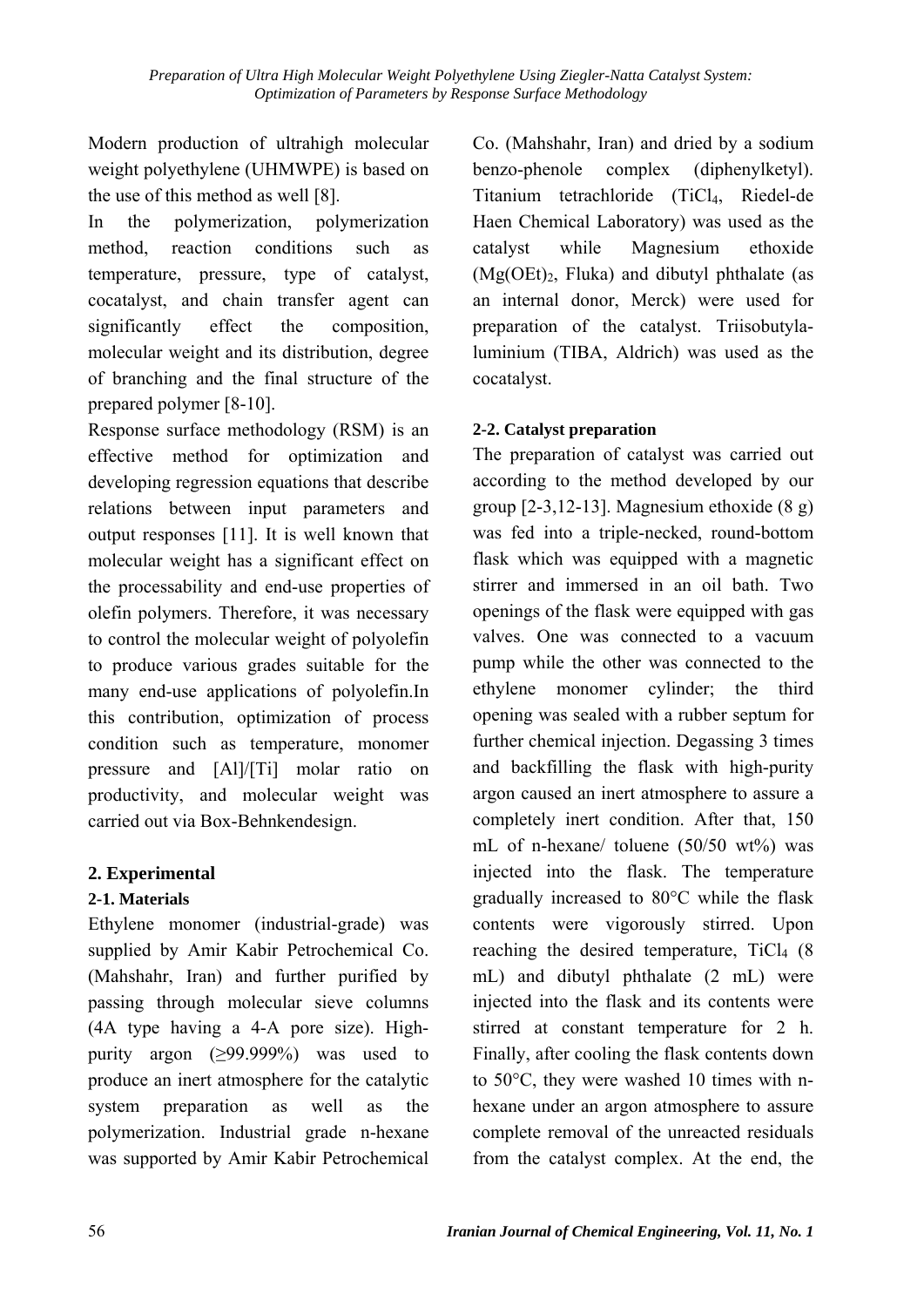flask was cooled down to room temperature; the catalyst was dissolved into 100 mL of nhexane, and the produced catalyst complex was stored under argon atmosphere for polymerization process. As schematically shown in Fig. 1, the Ziegler-Natta catalyst was supported over Magnesium ethoxide.



Figure 1. Schematic of the mechanism of supporting Ziegler-Natta catalyst on a  $Mg(OEt)_{2}$ .

### **2-3. Polymerization**

A 1 L pressure reactor (versoclave; Buchi AG, Flawil, Switzerland) equipped with a mechanical stirrer, a temperature controller, and a pressure control system was purged with high-purity argon at 1.1 bar at 90°C to assure a completely dry and inert atmosphere. Then, 400 mL of degassed nhexane was transferred to the reactor. Subsequently, while stirring, degassed Triisobutyla-luminium (TIBA) was injected into the reactor. After 5 min, 10 mL of the catalyst complex produced beforehand was added to the mixture and instantly ethylene monomer was introduced into the reactor at different pressure. Finally, after the polymerization was carried out for the desired time, the ethylene inlet was closed, reactor was purged with air, and 10 mL of concentrated HCl was injected into the reactor to deactivate the catalyst and terminate the polymerization. After bringing the reactor temperature down to room temperature, the contents of the reactor were vacuum filtered, washed with ethanol and acetone, and subsequently dried under vacuum at 80°C for 24 h.

### **2-4. Characterization**

The viscosity average molecular weight (M*v*) of the synthesized polyethylene was determined by the Mark-Houwink equatioin [3]:  $\overline{M} = 5.37 \times 10^4$ [n] after the measurement of intrinsic viscosity of diluted solutions of UHMWPE in decalin at 135°C.

### **2-5. Experimental design and data analysis**

Response surface methodology (RSM) was used to design experiments and analyze the effects of considered parameters[16]. Monomer pressure, temperature, and [Al]/[Ti] molar ratio were considered as the important parameters that affect Productivity and polyethylene molecular weight. A Box-Behnken design of experiments by each of these parameters at three levels, i.e., polymerization temperatures (50, 60, and 70°C), monomer pressures (4, 6, and 8 bar), and[Al]/[Ti]molar ratio (150, 250, and 350) was used to determine the optimal recipe in preparation of UHMWPE. Box–Behnken experimental design was established using Design Expert software (7.0 trial version). A total of 15 runs were performed to optimize the process parameters and experiments were carried out according to the actual experimental design matrix. Three levels were attributed to each factor, coded as -1 (low), 0 (medium), and  $+1$  (high). The range and levels used in the experiments are listed in Table 1.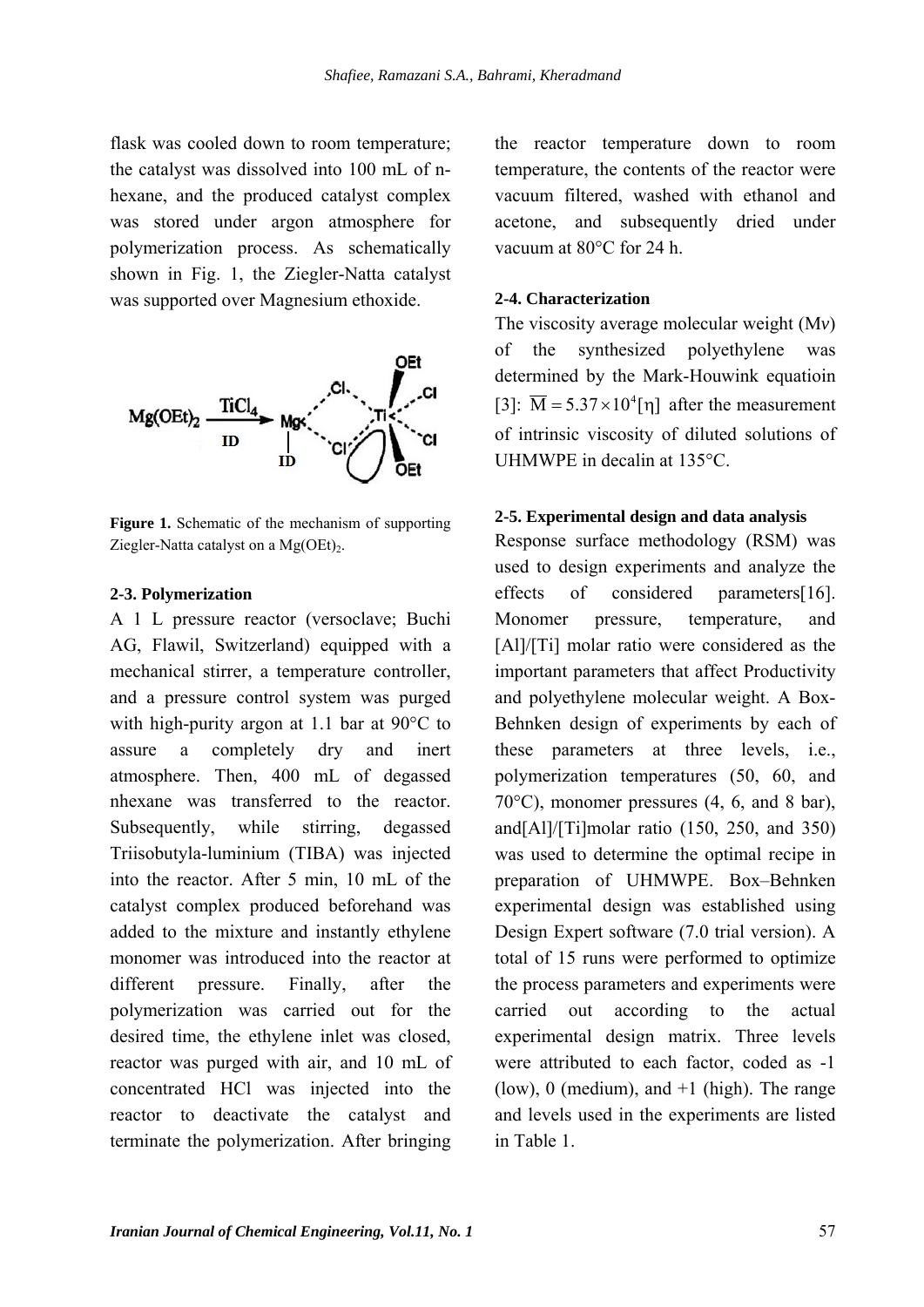|                                   | <b>Real Values of Coded</b><br><b>Levels</b> |     |      |  |
|-----------------------------------|----------------------------------------------|-----|------|--|
| Variable                          | -1                                           |     | $+1$ |  |
| Temperature, $X_1$ (°C)           | 50                                           | 60  | 70   |  |
| Monomer Pressure.<br>$X_2(bar)$   |                                              | 6   |      |  |
| Al/Ti Molar Ratio, X <sub>3</sub> | 150                                          | 250 | 350  |  |

**Table1.** Independence Factors and their Coded Levels used in Box-Behnken design.

The mathematical relationship between the three variables and the response can be expressed by the second order polynomial equation:

$$
Y\beta = {}_{0}\beta + {}_{1}X_{1}\beta + {}_{2}X_{2}\beta + {}_{3}X_{3}\beta + {}_{11}X_{1}^{2}\beta + {}_{22}X_{2}^{2} + {}_{3}S_{3}X_{3}^{2}\beta + {}_{12}X_{1}X_{2}\beta + {}_{13}X_{1}X_{3}\beta + {}_{23}X_{2}X_{3}
$$
\n(1)

Where, Y is the response;  $\beta_0$  is a constant;  $\beta_1$ ,  $β<sub>2</sub>β$ , are linear coefficients;  $β<sub>11</sub>β$ ,  $22β$ ,  $33$  are quadratic coefficients, and  $\beta_{12}\beta_{,13}\beta_{,23}$  are cross-product coefficient.  $X_1$ ,  $X_2$ , and  $X_3$  are the factors to be studied.

## **3. Results and discussion**

## **3-1. Model fitting for productivity and molecular weight**

Fifteen experiments were augmented including three replications at the central point for evaluating the pure error. Table 2 lists the Box-Behnken experimental design employed in this work and the obtained results from the experiments.

|  | Table 2. Experimental Box-Behnken design runs and corresponding results. |  |  |
|--|--------------------------------------------------------------------------|--|--|
|  |                                                                          |  |  |

| Run                     | $T({}^{\circ}C)$ | P(bar)         | Al/Ti | Productivity<br>(gPE/mmolTi.h) | $MW\times10-6$<br>(g/mol) |
|-------------------------|------------------|----------------|-------|--------------------------------|---------------------------|
| $\mathbf{1}$            | 60               | 8              | 150   | 1944                           | 5.34                      |
| $\boldsymbol{2}$        | 50               | 8              | 250   | 2628                           | 5.1                       |
| $\mathbf{3}$            | $70\,$           | $\overline{4}$ | 250   | 1302                           | 3.86                      |
| $\overline{\mathbf{4}}$ | $70\,$           | 6              | 350   | 2255                           | 4.12                      |
| 5                       | 60               | $\overline{4}$ | 150   | 1068                           | 4.4                       |
| 6                       | $70\,$           | 6              | 150   | 1412                           | 4.78                      |
| $\overline{7}$          | 50               | 6              | 150   | 1353                           | 5.11                      |
| ${\bf 8}$               | 70               | 8              | 250   | 2414                           | 4.63                      |
| $\boldsymbol{9}$        | 60               | $\overline{4}$ | 350   | 1225                           | 3.72                      |
| 10                      | 60               | 6              | 250   | 2455                           | 4.57                      |
| 11                      | 50               | $\overline{4}$ | 250   | 1176                           | 4.11                      |
| 12                      | 50               | 6              | 350   | 1708                           | 4.46                      |
| 13                      | 60               | 8              | 350   | 2604                           | 4.62                      |
| 14                      | 60               | 6              | 250   | 2395                           | 4.54                      |
| 15                      | 60               | 6              | 250   | 2410                           | 4.61                      |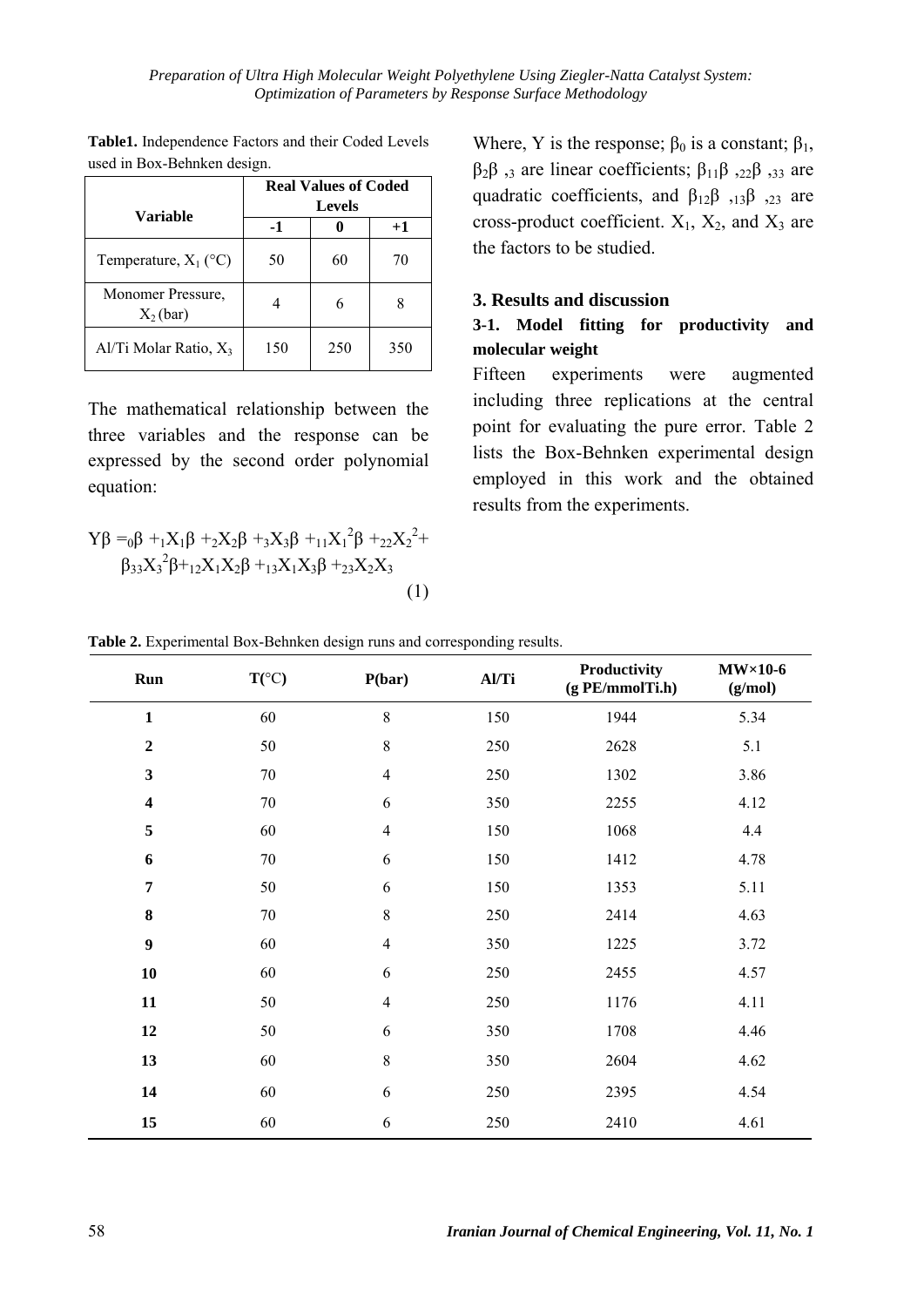Analysis of variance (ANOVA) results of the quadratic models are shown in Table 3. ANOVA indicated that the model equations derived by RSM could be adequately used to describe the catalyst activity and molecular weight under a wide range of operating conditions. P-value is the probability value used to determine the effect in the model that was statistically significant. The smaller the value of P, the more significant the corresponding coefficient. For a 95% confidence level, the P-value should be less than or equal to 0.05 for the effect to be statistically significant [17]. After eliminating insignificant parameters, the obtained models in terms of coded parameters were determined as follows:

Productivity = 
$$
2420 + 602.38X_2 + 251.88X_3 - 284.12X_1^2 - 255.88X_2^2 - 453.88X_3^2
$$

(2)

$$
\text{Mw} = 4.56-0.17X_1 + 0.45X_2 - 0.34X_3 - 0.055X_1X_2 - 0.12X_2^2 + 0.072X_3^2 \tag{3}
$$

where  $X_1$ ,  $X_2$ , and  $X_3$  are temperature, monomer pressure, and Al/Ti molar ratio, respectively.

Figs. 2 and 3 show the differences between actual and predicted process productivity and molecular weight, respectively. As can be seen, the predicted values by the models are reasonably close to the actual value obtained by the experiments. However, the actual and predicted values of molecular weight are somewhat closer than those of the productivity because the coefficient of determination  $(R^2)$  of the molecular weight model was found to be 0.9974 which is higher than the value of 0.9426 for the productivity model.

| Factor   |                | Productivity   | <b>Molecular Weight</b> |                |  |
|----------|----------------|----------------|-------------------------|----------------|--|
|          | <b>F-Value</b> | <b>P-Value</b> | <b>F-Value</b>          | <b>P-Value</b> |  |
| Model    | 28.56          | 0.0009         | 347.58                  | < 0.0001       |  |
| $X_1$    | 1.82           | 0.2354         | 262.99                  | < 0.0001       |  |
| $X_2$    | 157.36         | < 0.0001       | 1764.07                 | ${}< 0.0001$   |  |
| $X_3$    | 27.51          | 0.0033         | 999.65                  | ${}< 0.0001$   |  |
| $X_1X_2$ | 1.57           | 0.2661         | 13.18                   | 0.0151         |  |
| $X_1X_3$ | 3.23           | 0.1324         | 0.027                   | 0.8754         |  |
| $X_2X_3$ | 3.43           | 0.1233         | 0.44                    | 0.5385         |  |
| $X_1^2$  | 16.16          | 0.0101         | 2.60                    | 0.1680         |  |
| $X_2^2$  | 13.10          | 0.0152         | 60.75                   | 0.0006         |  |
| $X_3^2$  | 41.23          | 0.0014         | 19.47                   | 0.0069         |  |

**Table 3.** Analysis of variance results for productivity and molecular weight.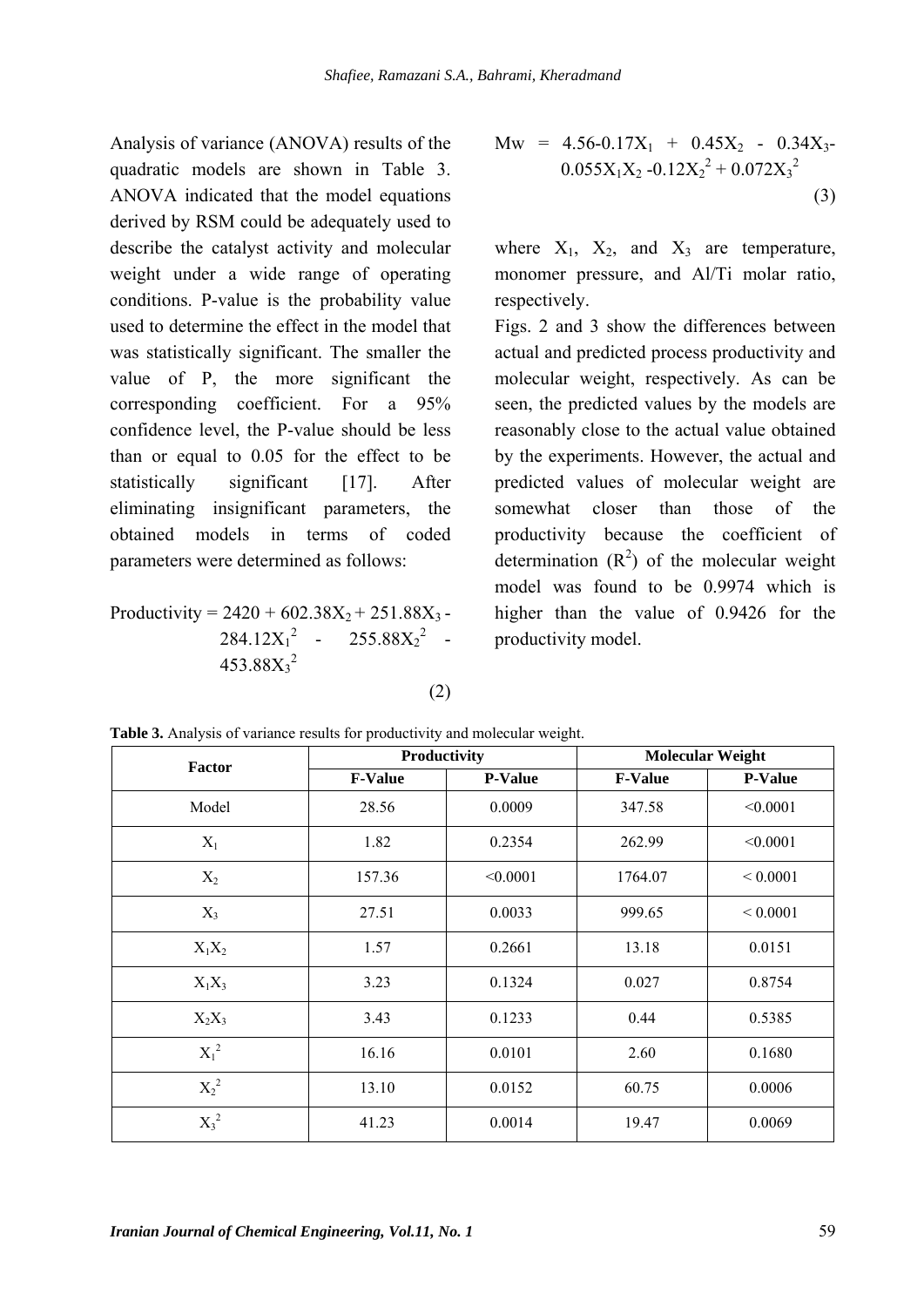

**Figure 2.** Plot of differences between actual and predicted catalyst productivity.



**Figure 3.** Plot of differences between actual and predicted molecular weight of synthesized polymers.

### **3-2. Effects of parameters**

Figs. 4 and 5 show the surface plot of productivity and molecular weight as a function of temperature and pressure at the middle level of [Al]/[Ti] molar ratio. As seen in the Figures, pressure has positive effects, both on productivity and molecular weight. This could be due to the increasing of the monomer solubility in the solvent and monomer concentration near the catalyst active centers and more fragmentation of the catalyst at higher monomer pressure. Productivity increases as the temperature increases from 50 to 60°C and thereafter decreases further up to 70°C. By increasing of the reactor temperature, alkylation rate, active center formation, and polymerization

rate increase, but irreversible deactivation of the active centers may also occur. It is obvious from Fig. 5 that temperature has a negative effect on molecular weight because of an increment in chain transfer reaction rate [14,15].



Figure 4. Productivity as a function of monomer pressure and temperature.



**Figure 5.** Molecular weight as a function of monomer pressure and temperature.

Figs. 6 and 7 show the surface plot of productivity and molecular weight as a function of [Al]/[Ti] molar ratio and pressure at temperature of 60°C. The plot related to the productivity response is more dome shaped. In these types, in one axis there is a linear increase in the catalyst activity, while in the other axis there is an increase in the catalyst activity only up to a certain extent and a decrease thereafter. This indicates that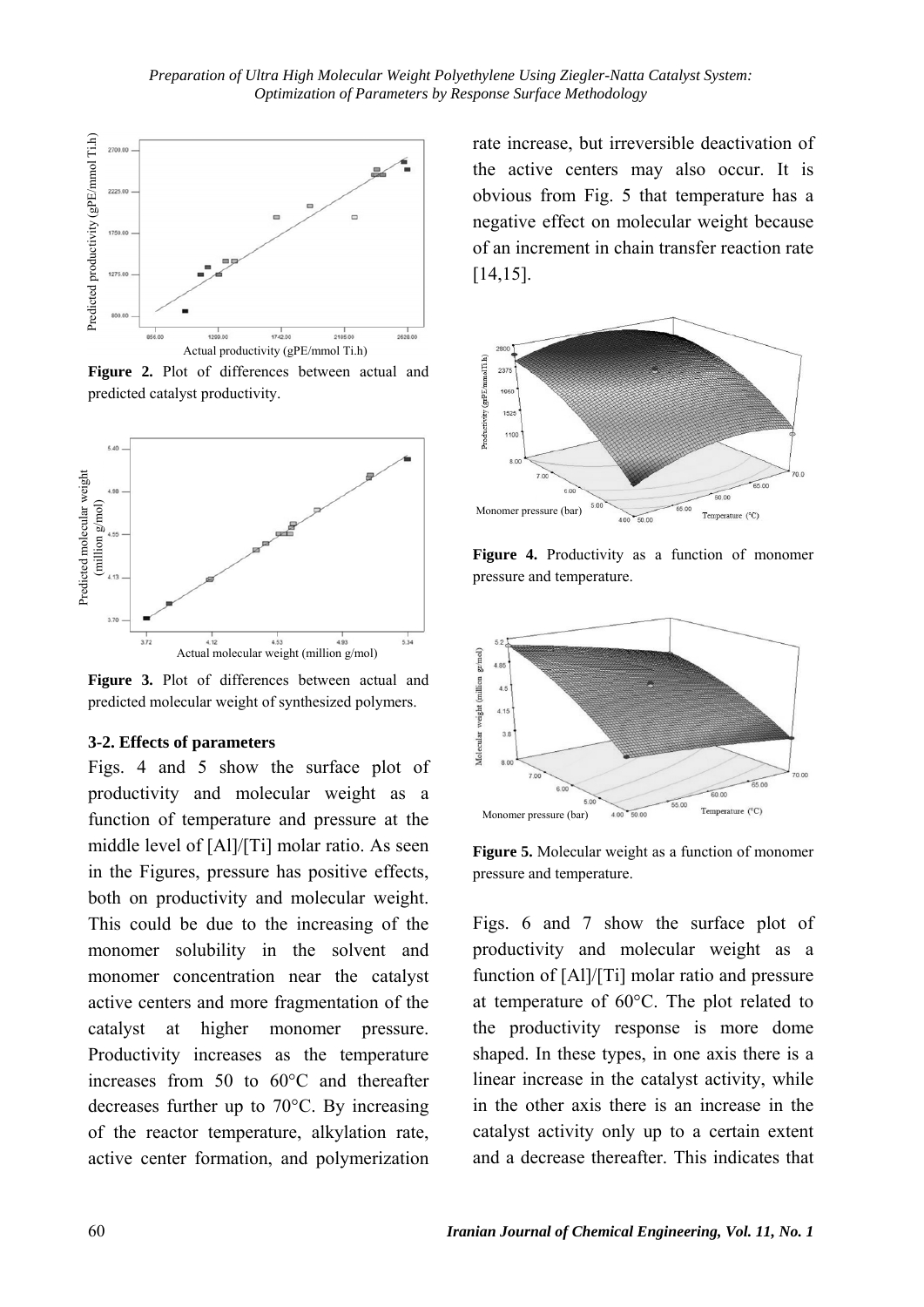there are critical values for [Al]/[Ti]ratio in order to get the maximum catalyst activity. At low concentration of TIBA, the impurity of the system has an influence on productivity and not all active centers were activated. At higher concentration than the optimum value the reduction of  $Ti^{4+}$  to  $Ti^{2+}$ occurred, which is less active for ethylene polymerization. The molecular weight surface plot shows the molecular weight decreases by increasing the [Al]/[Ti] molar ratio. However, since the reaction rate of chain transfer to cocatalyst compounds increases as the concentration of cocatalyst rises, a reduction in the molecular weight is expected.







**Figure 7.** Molecular weight as a function of monomer pressure and [Al]/[Ti] molar ratio.

### **4. Conclusions**

Response surface methodology was used to investigate most affecting parameters on ethylene polymerization catalyzed by Ziegler-Natta catalytic system for preparing ultra high molecular weight polyethylene (UHMWPE). Polymerization temperature, monomer pressure, and [Al]/[Ti] molar ratio were considered as the main process variables. A Box-Behnken design was developed by these three parameters while three levels were considered for each of them through Design-Expert 7 software. Productivity and viscosity average molecular weight were selected as the objective responses. Two empirical models to simulate the catalyst activity and molecular weight were developed in terms of the polymerization conditions by Box–Behnken design and an ANOVA test was performed. The correlation coefficient for the models was evaluated quite satisfactorily. The optimum values for temperature, pressure and [Al]/[Ti] ratio were found to be at 55°C, 8 bar, and 230, respectively.

#### **References**

- [1] Kurtz, S.M., "UHMWPE biomaterials handbook",  $2<sup>nd</sup>$  ed., Academic Press, Boston, USA, p. 355 (2009).
- [2] Amoli, B.M., Ramazani S.A., A. and Izadi, H., "Preparation of ultrahighmolecular-weight polyethylene/carbon nanotube nanocomposites with a Ziegler–Natta catalytic system and investigation of their thermal and mechanical properties", J. Polym. Sci., 125(1), 453 (2012).
- [3] Ramazani S.A., A., Saremi M.G., Amoli, B.M. and Izadi, H., "Production and characterization of UHMWPE/